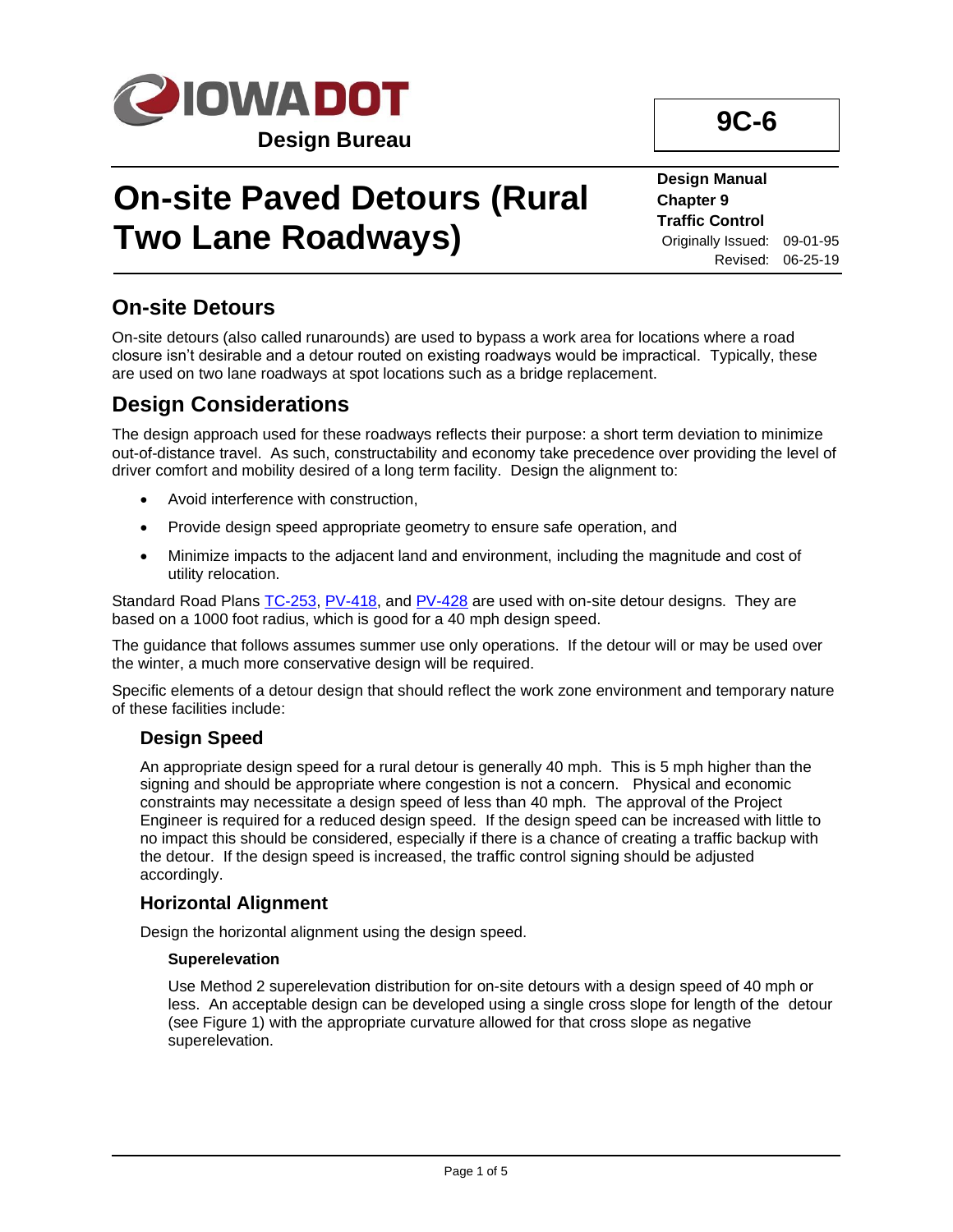

**Figure 1**: Pavement slope for an on-site detour. Method 2 distribution is appropriate for the driver to cross over crown lines and slopes at pavement edges at either end where the detour connects to the existing roadway.

If curvature sharper than that discussed above is required, transition cross slopes between curves using appropriate guidelines.

#### **Minimum Radius**

The use of minimum radii per Method 2 distribution is practical for a detour. Designers should select the appropriate negative superelevation rate of the cross slope for locations where appropriate.

#### **Coordination with the Office of Bridges and Structures**

Provide a tangent section across a stream if a temporary bridge is used to convey drainage.

The Office of Bridges and Structures provides the design of the bridge or drainage structure to designers.

Grade between the detour and existing roadway to drain the water away from the area. The Office of Bridge and Structures will need to design a temporary culvert to drain other areas.

Removal of temporary culvert pipes is incidental to the bid item for culvert pipe. The plans should specify in the Estimate Reference Information that, upon removal, these temporary culvert pipes become the property of the contractor and the contractor will be responsible for proper disposal.

#### **Vertical Alignment**

Design vertical curves for the design speed. Refer to Section [2B-1](02b-01.pdf) for guidance.

#### **Clear Zone**

Provide work zone clear zone distance as described in Section [8A-2.](08a-02.pdf)

#### **Cross Sectional Elements**

Use a two lane detour for traffic volumes of 3000 ADT. Typical cross sections for paved two lane detours will be a 28 foot pavement with 3:1 foreslopes (two 11 foot lanes and two 3 foot shoulders).

Use a one lane detour for traffic volumes less than 3000 ADT. Cross sections for paved one lane detours will be a 16 foot pavement with 3:1 foreslopes (one 12 foot lane and two 2 foot shoulders).

Refer to the **[Detour Paving](../tnt/PDFsandWebFiles/IndividualPDFs/Detour.pdf)** typical for details.

#### **Pavement Cross Slope**

The cross slope of the pavement surface may be held constant with the use of radii that meet Method 2 superelevation distribution.

#### **Pavement Cross Slope Breaks**

The maximum cross slope break between the existing pavement edge and the detour connection is 5.0%.

#### **Pavement Design**

Obtain the detour pavement design from the [Pavement Design Engineer.](01B-02/PavementDesignEngineer.pdf) Refer to Section [2304](../../erl/current/GS/content/2304.htm) of the Standard Specifications for further information about pavement options.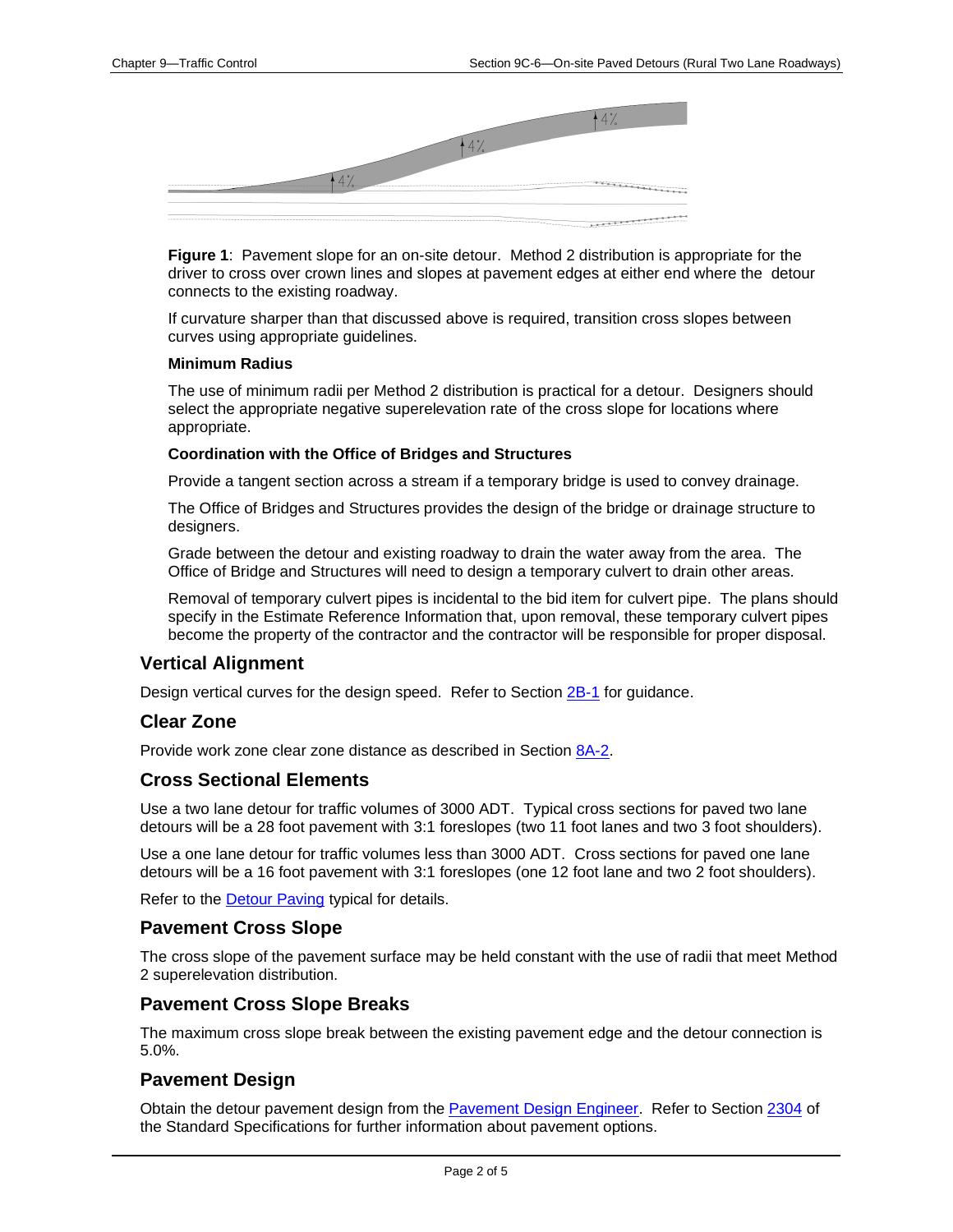### **Sight Distance**

Decision sight distance to the approach of the runaround is desirable. Provide stopping sight distance through the work zone. Refer to Section  $6D-1$  for sight distance guidance.

## **Traffic Control**

Refer to Standard Road Plan [TC-253](../SRP/IndividualStandards/tc253.pdf) and the [MUTCD](01b-01/MUTCD.pdf) for traffic control guidance. Section [9C-3](09c-03.pdf) has more information.

- Advance signing and proper pavement markings are also necessities for the safe operation of a detour or temporary connection.
- For one way, signalized operations, the maximum distance between stop bars is 1300 feet (see [TC-253\)](../SRP/IndividualStandards/tc253.pdf). A distance that exceeds 1300 feet will need non-standard signal timing.

## **Standard Road Plans**

Standard Road Plans [PV-418](../SRP/IndividualStandards/pv418.pdf) and [PV-428](../SRP/IndividualStandards/pv428.pdf) detail the primary road to detour connection for a one lane and two lane run around. The use of these standards is appropriate for connecting a detour to a tangent section of roadway or within a curve that is not superelevated.

The design speed of the geometry for the standard road plans is 40 mph. Design the other curves on the detour alignment for 40 mph. Include transitions for changes in the cross slope.

# **Example using COGO**

A two lane on site detour is required to redirect traffic around a work area. The road is a rural two lane with a posted speed of 55 mph. The detour will be designed to a 45 mph design speed using Table 1 of Section [2A-3.](02A-03.pdf)

1. Standard Road Plan  $PV-428$  is used to make the connection between the existing roadway and the detour. This sets the beginning and ending locations and bearings of the detour alignment, see Figure 2.



**Figure 2**: Detour alignment tie-in.

- 2. Maintaining a constant 4% cross slope as set by [PV-428](../SRP/IndividualStandards/pv428.pdf) is desirable. This allows reverse curves to be located adjacent to each other without providing special superelevation details or adding tangent between the curves.
- 3. The incomplete alignment algorithm within Geopak COGO can be used to define the detour geometry.
- 4. The commands below, included as a portion of an input file, produce the illustration in Figure 3.

\$ MIDDLE BEAVER CREEK RUNAROUND \$ CHAIN DET1 \$ POINT RANGE 10,000 - 10,050 \$ DESIGN SPEED 45 \$ CONNECT PER PV-428 LOCATE 10000 ON CHAIN ML030 STA 295+40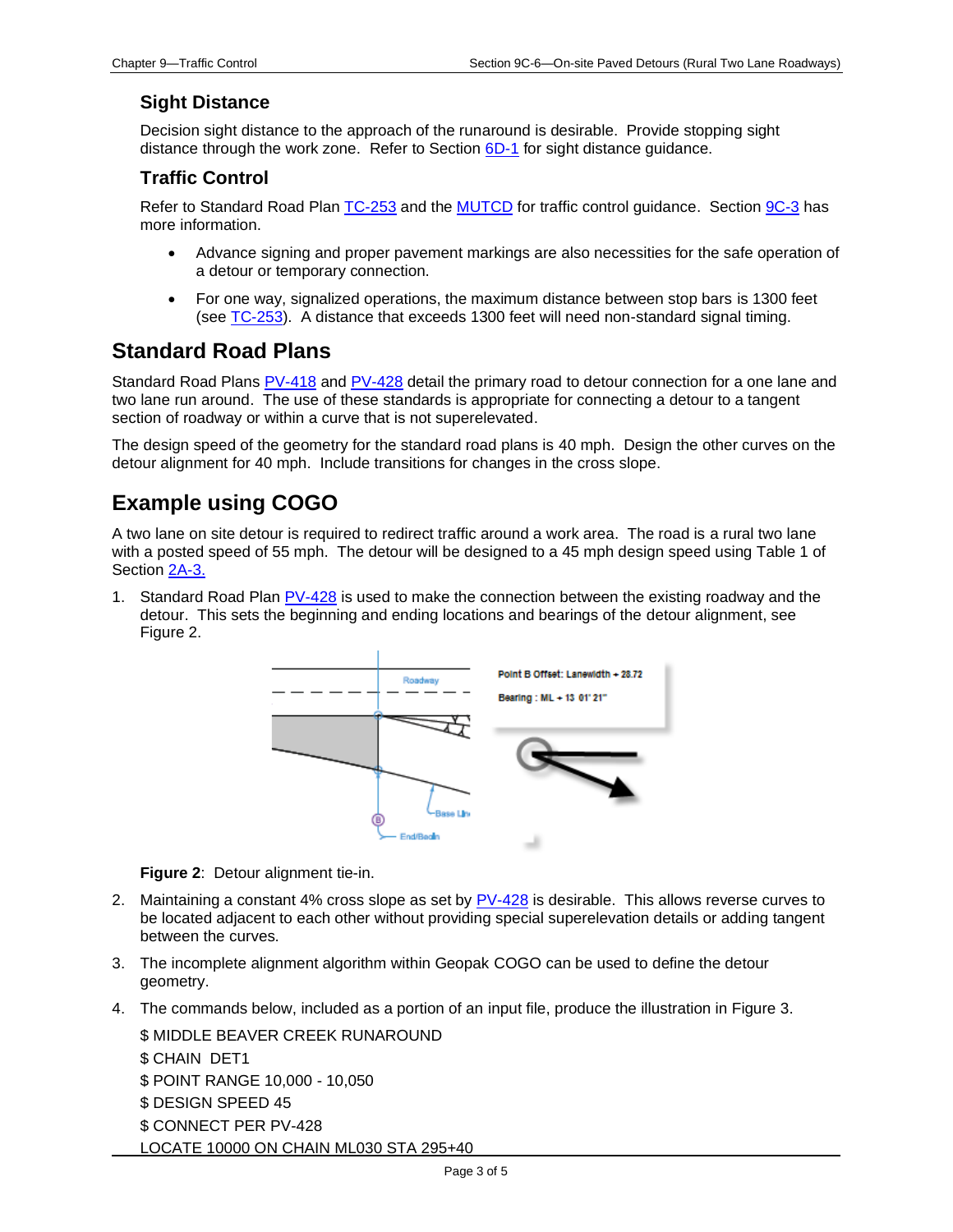LOCATE 10001 ON CHAIN ML030 STA 295+40 OFFSET -40.72 LOCATE 10002 ON CHAIN ML030 STA 305+00 OFFSET 0 LOCATE 10003 ON CHAIN ML030 STA 305+00 OFFSET -40.72 ALI DET1 INC POT 10001 TD 10000 TO 10001 + 76 58 39 STA 1295+40 \$ 90 - PV-428 DEFLECTION CUR 10001 TL 0 R 1000 M DEF ? CUR 10002 TL 0 R 1250 P DEF ? CUR 10003 TL 0 R 1000 M DEF ? POT 10003 TL 0 TD 10002 TO 10003 + 103 01 21 END ALI DET1 DES



**Figure 3:** Median crossover geometry for example problem using COGO.

5. Similarly, the beginning and end of the profile is set at the connection points from the use of the Standard Road Plan.



3ase Line at  $(B)$  and relative profile grade of Mainline at  $(C)$  is 0.88%.

#### **ROFILE**

| TABLE OF OFFSETS AND DROPS FOR DETOUR PAVEMENT |            |      |                  |     |      |                  |      |      |      |                                         |      |      |  |
|------------------------------------------------|------------|------|------------------|-----|------|------------------|------|------|------|-----------------------------------------|------|------|--|
| ANCE (Ft.)                                     | 275.33 275 |      | 250              | 225 | 200  | 175 <sub>1</sub> | 150  | 125  | 100  | 75                                      | 50   | 25   |  |
| FSET (Ft.)                                     | 3.00       | 3.00 | $3.00$ 3.00      |     | 3.32 | 4.27             |      |      |      | 5.84 8.05 10.89 14.36 18.49 23.27 28.72 |      |      |  |
| २OP (Ft.)                                      |            | 0.12 | $0.12 \mid 0.12$ |     | 0.13 | 0,17             | 0,23 | 0.32 | 0.44 | 0.57                                    | 0.74 | 0.93 |  |

E: The elevations are established by a constant 4% slope across the appropriate detour widths based on a radius of 1000'. Drop =  $(0.04)$  x (Offset).

6. The commands below were used to establish the profile.

\$ PROFILE DESIGN ASSUMES 0.24' DROP TO EOP

ELEVATION PROFILE ML030\_E 295+40.00

ELEVATION PROFILE ML030\_E 305+00.00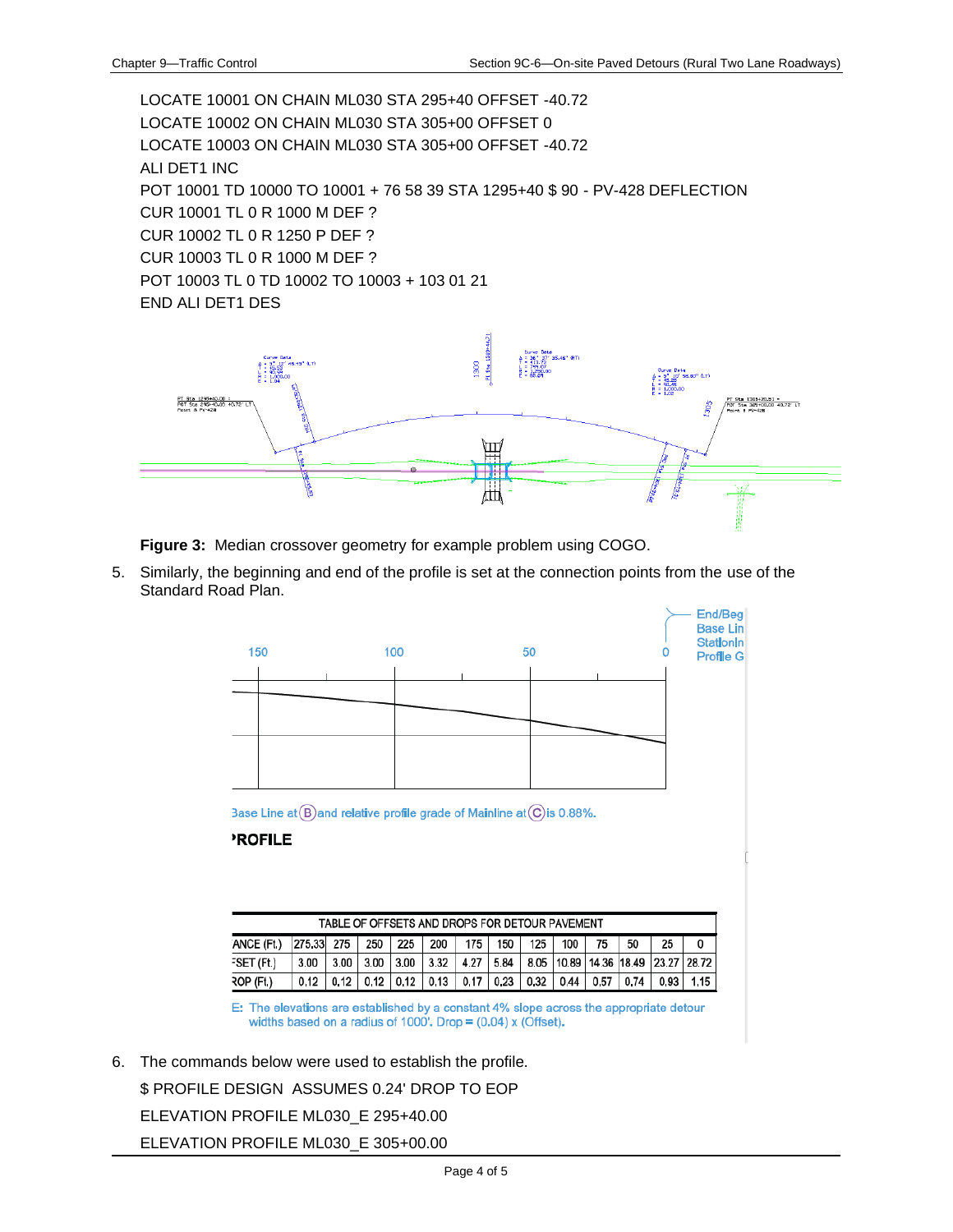STO PRO DET1\_P VPI 10 S 1295+40 E 1011.24 VPI 20 S 1296+40 E 1010.28 L 200 VPI 30 S 1304+00 E 1011.47 L 200 VPI 40 S 1305+20.51 E 1011.96 END PRO DET1\_P PRI PRO DET1\_P